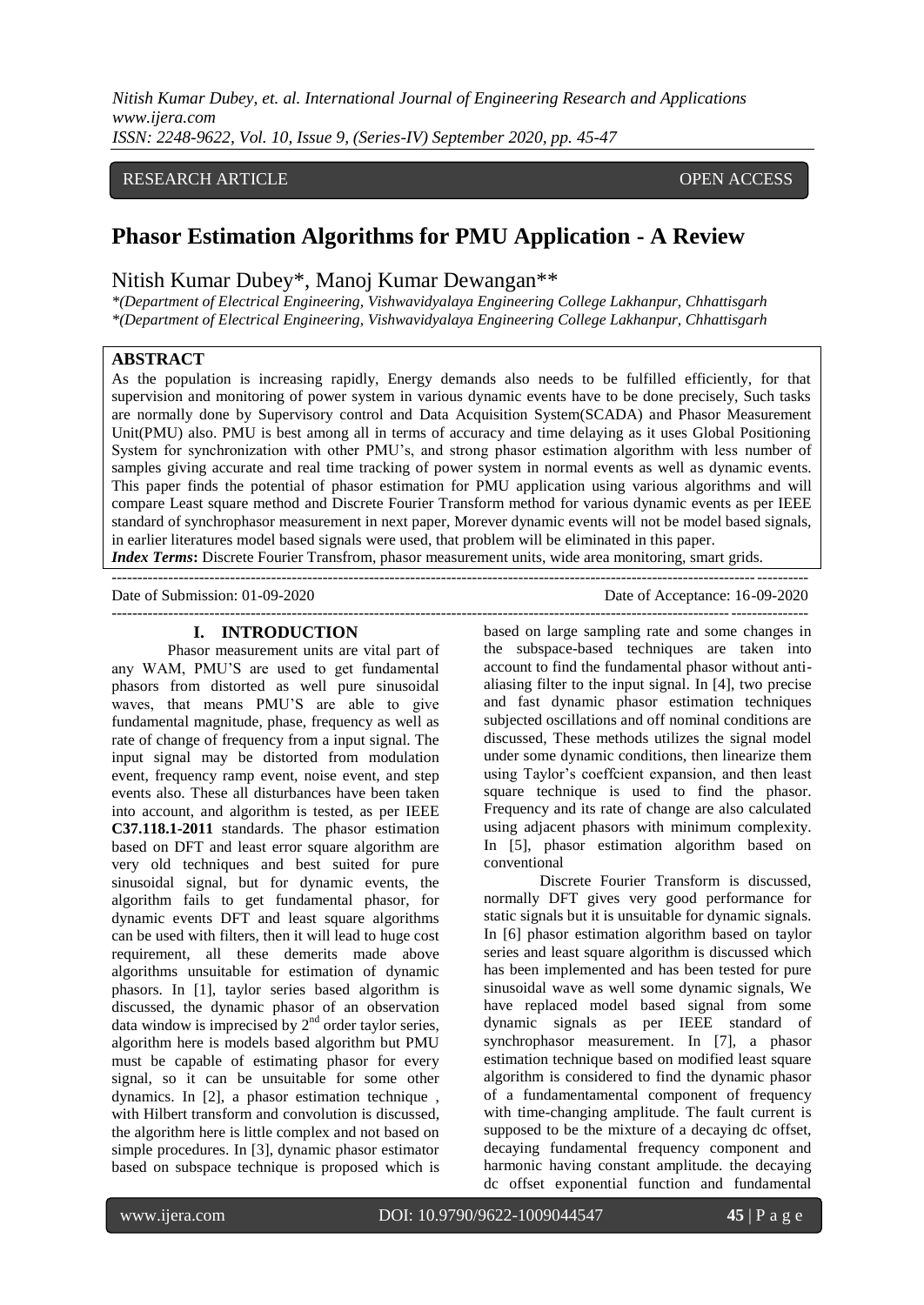*Nitish Kumar Dubey, et. al. International Journal of Engineering Research and Applications www.ijera.com ISSN: 2248-9622, Vol. 10, Issue 9, (Series-IV) September 2020, pp. 45-47*

frequency component are changed by Taylor series and coefficients. Then, the Least Square method is utilized to find the time constants and magnitudes of decaying components. In [8], DFT is used, a fault current is taken into account as it contains decaying dc component, normally DFT has inaccuracy in phasor estimation. The algorithm can be implemented in four steps- Generation of auxiliary signal by high frequency modulation of fault then DFT of summation of auxiliary signal and fault current is found out. There are some more literatures also[9-11] to estimate phasors for dynamic conditions, There are significant differences among them. The above discussed literatures have many advantages and disadvantages too, all of them have different performances for different test signals. The main problem while implementing the algorithm, the algorithm must have simple procedures for implementations. The above discussed algorithms contains complex and large equations, The paper has following sections- Section II describes phasor estimation by Discrete Fourier Transform and Least Square algorithm. Section III contains conclusion of the work.

#### **II. METHODOLOGY**

#### **Phasor Estimation by DFT**

The commonly used method for phasor estimation is the DFT. DFT is a digital filter that can extract the phasor of the frequency components inside the input signal. For realtime DFT, it is always desirable to compute the phasor with lower samples per cycle, which is usually 24 sample per cycle in power system. In power system, DFT is implemented using rectangular window . It is tuned to work under known frequency and has no leakage effect for the signal of that frequency or integer multiples of it. Since the exact grid frequency is non-stationary and often unknown due to continuous disturbances, the leakage effect of DFT could be dominant at off-nominal frequency conditions. Therefore, DFT has to be tuned to the system frequency such that holds true all the time[4].

Consider a sinusoidal input signal of frequency , given by

$$
x(t) = X\sin(w_0 t + \varphi)
$$
  
(2)

Assume that is sampled times per cycle such that  $T_o = N^*T_s$ . Then,

$$
x(t) = X\sin(\frac{2\pi k}{N} + \varphi)
$$
  
(3)

and  $f_s = Nf_0$ . In the transform domain, transformed components are separated by . Thus, choice  $m = 1$  corresponds to extracting the fundamental frequency component. The Discrete

Fourier Transform of contains the fundamental frequency component given by

$$
X_1 = \frac{2}{N} \sum_{k=0}^{N-1} x_k e^{-j\frac{2\pi k}{N}}
$$
  
\n
$$
X_1 = \frac{2}{N} \sum_{k=0}^{N-1} x_k \cos\left(\frac{2\pi k}{N}\right) - j\frac{2}{N} \sum_{k=0}^{N-1} x_k \sin\left(\frac{2\pi k}{N}\right)
$$
  
\n
$$
X_1 = X_c - jX_S
$$
  
\n(4)

Above equations(2),(3),(4) in [4], where in equation

(4)

 $X_1$  is the calculated phasor; N is the total number of samples in one cycleand  $X_k$  is the  $k_{th}$  sample of waveform.And in equation (5) phase is given by  $\varphi = \tan^{-1}(\frac{X_S}{r})$  $\frac{dS}{dX_C}$ (5)

Equation(5) in[4] Where in equation (6)  $X_s$ is imaginary part of FFT of  $X_1$  and  $X_C$  is real part of  $X_1$ . As the phasor representation is only possible for a pure sinusoid. In practice a waveform is often corrupted with other signals of different frequencies. It then becomes necessary to extract a single frequency component of the signal and then represent it by a phasor. Extracting a single frequency component is often done with a "Fourier transform" calculation. In sampled data systems, this becomes the "discrete Fourier transform" (DFT) or the "fast fourier transform" (FFT). It is only possible to consider a portion of time span over which the phasor representation is considered. This time span, also known as the "data window", is very important in phasor estimation of practical waveforms.

#### **Phasor Estimation by Least square algorithm**

Consider a single phase voltage signal corrupted by Gaussian noise  $\varepsilon(t)$ 

$$
x(t) = X_m \cos(wt + \varphi) + \varepsilon(t)
$$
  
(6)

And  $x(t)$  is uniformly sampled at N times per cycle of the signal to obtain:

$$
x_n = X_m \cos\left(\frac{2\pi n}{N} + \varphi\right) + \varepsilon_n
$$
\n(7)

Where Xm is the peak voltage magnitude and is the nominal frequency in radians,  $\varphi$  is the phase angle and  $\varepsilon_n$  is a zero mean Gaussian noise Now phasor of the signal is: